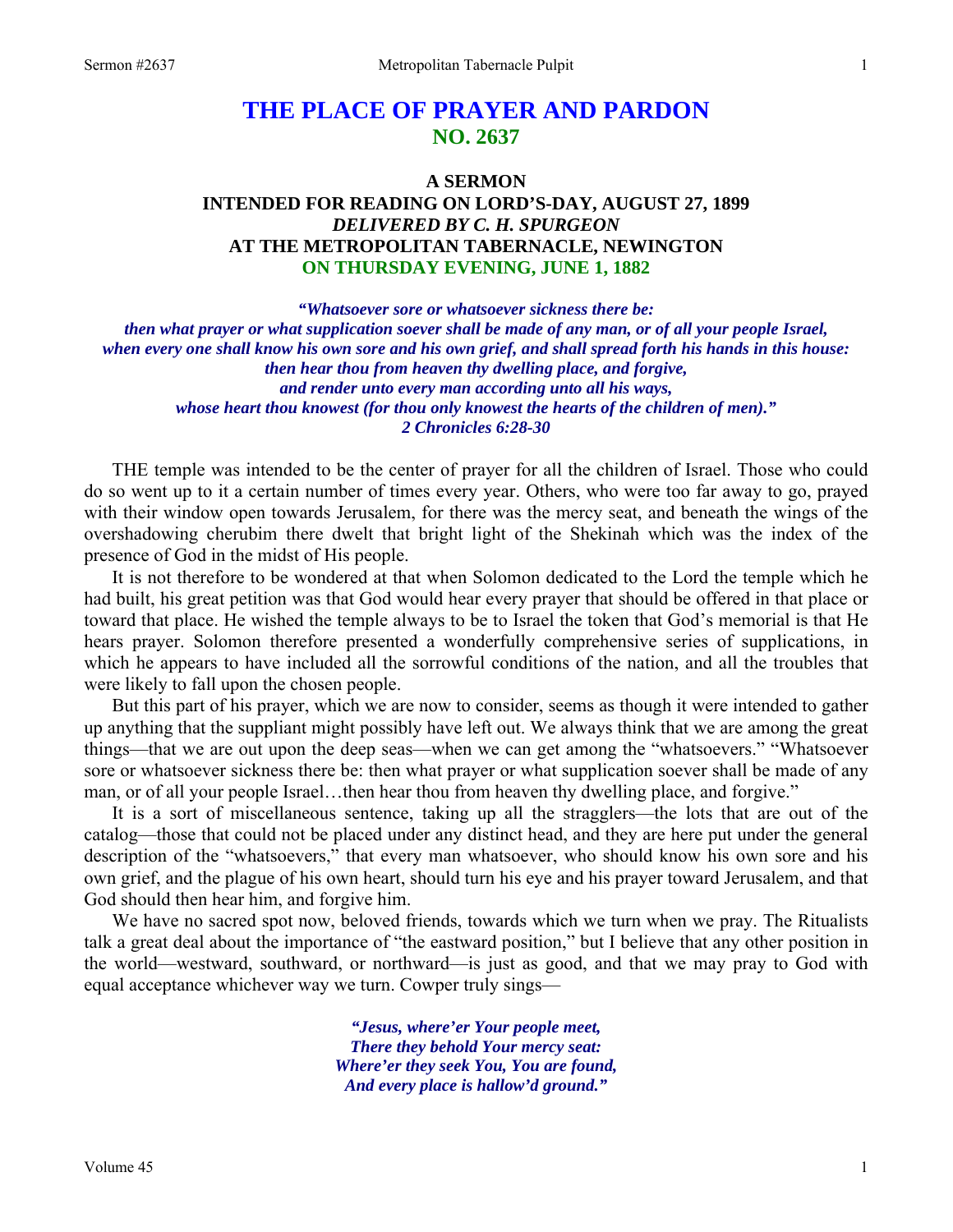Yet we have a temple into which they cannot enter who think the mere materialistic building is the all-important matter, just as we have an altar to which they have no right to approach so long as they are content with the visible and the external. Our temple is the person of the Lord Jesus Christ, "In him dwelleth all the fullness of the Godhead bodily." When we pray, we turn our faces toward Him. He said to the Pharisees, "In this place is one greater than the temple," and so He is. Though He is to us of the same use as the temple was to Israel, yet is He infinitely more precious and far greater than the temple, and whosoever, whatsoever his trouble shall be, shall pray unto God with his face toward Jesus, looking to the matchless wounds by which He has redeemed us, or the glorified person in which He represents us, and makes intercession for us before the throne of God on high, he shall be helped, he shall be forgiven, whatever his trouble or whatever his sin.

**I.** So, coming to the text, I shall have, first of all, to deal with the fact that EACH MAN HAS, OR WILL HAVE, SOME KIND OF GRIEF AND SORROW.

 I may have some, in this congregation, who can say, "We have no grief, we have no trouble." Well, if that is the case, I am not sure that I can congratulate you, though I am very glad when all God's children are happy in the Lord, and can joy and rejoice in His name. I pray that they may always do so, for I recollect how Paul said, "Rejoice in the Lord alway." Surely that was enough, yet he added, "and again I say, Rejoice." You cannot be too happy in the Lord, and whenever you meet others who are of a doubtful or troubled spirit, do not imitate them, though, I pray you, do not despise them. They may be, on the whole, in a better spiritual state than you are, although they are not better than you are as to their present difficulty. "The joy of the LORD is your strength," and it is an excellent thing for a child of God to be happy and joyful in his Savior.

 Yet I should not wonder, dear friend, that the day may come when you, whose eyes are brightest, and whose steps are most elastic, will yet find that you shall have trouble in the flesh, and perhaps trouble in the spirit, too, even as it was with those to whom the apostle Peter wrote, "Though now for a season, if need be, ye are in heaviness through manifold temptations," or trials. Not only do we have manifold trials, but we get into heaviness through them. It does happen to many of the best of God's servants that they have their sorrow and grief. Just lately, I have seen several persons who, I am persuaded, love the Lord, and the Lord loves them, they are very precious to Him—humble, gentle, gracious people, but they have come into deep trouble, or some heavy cloud rests upon them. It is to them especially that I am now speaking.

 Dear troubled friend, you may have *a grief or sorrow that is not known to anybody but yourself*. You would not like to reveal it to anyone, you would not whisper it in the ear of the dearest confidant that you have on earth. You keep it to yourself, and perhaps that is the very reason why it becomes so bitter to you. The communicating of it to some Christian friend might be a real help to you. You know what a relief it is to be able to shed tears when you are in great anguish, if you can have a good cry, you can get over the trouble more easily, but, sometimes, you cannot find expression for the grief, and so the pent-up flame becomes more fierce than otherwise it would have been.

 Well, there are children of God of that sort, just like Hannah, the woman of a sorrowful spirit, whose adversary sorely vexed her to make her fret, and even when she went up to the house of the Lord, it was in bitterness of soul that she stood there, and prayed unto the Most High. I do not think that she could have told anybody, except possibly her husband, what the great grief of her heart was, and dear friend, if you have a grief that you cannot tell to any human being, let my text affectionately invite you to look toward Jesus, the temple of this dispensation, and tell the Lord all about your sorrow, and ask Him to give you help in this your time of need.

 It may be that *your trouble, though it is known to others, is misunderstood*. It is a very grievous thing when the affliction of God's people is misread, and misinterpreted, and others say, "Oh, nonsense! There is nothing in it," or else they say, "You are only making a rod for your own back, you might help yourself if you liked, and get out of that sad state of mind." You know how the exhortation to "make an effort" is often given when all possibility of effort from within has long since passed away, and it is a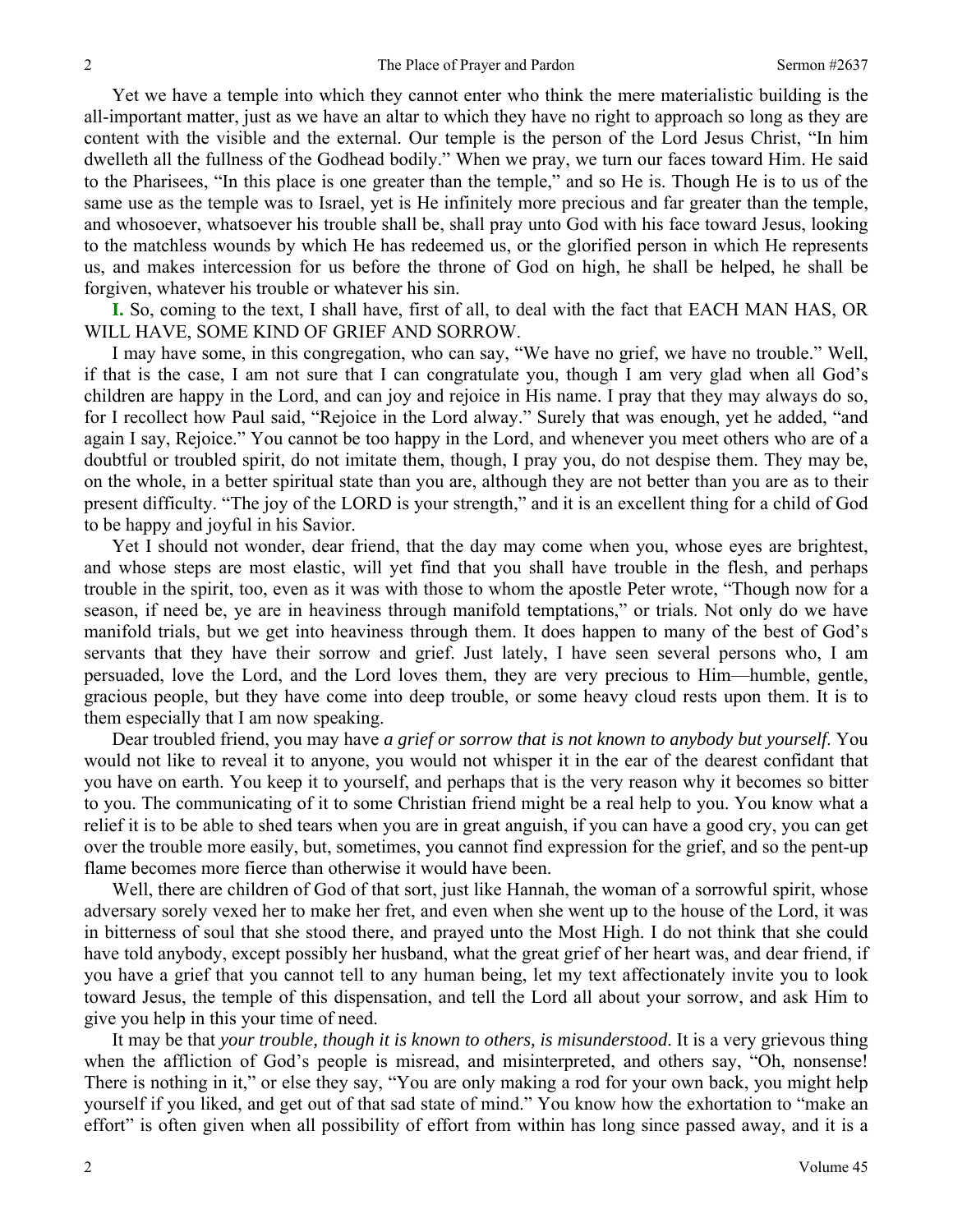very grievous thing when those whom we love utterly misunderstand us. They seem to read our words backwards. So far from having any sympathy with us, they are not able to enter into our secret sorrow.

 Alas! for the child of God who is in that sad condition! But if you are thus troubled—if you know the plague of your own heart, but nobody else knows why you are so plagued—if you feel your own sore, but nobody else can see it, go you to Jesus, and tell Him of your inward grief, open the door to your heart, and let Him inspect all your being, and ask Him for the gracious forgiveness which is the sweetest balm for your wounds, and then pray for a visitation of His blessed Spirit as the Comforter, that your heart may rejoice and be glad in Him.

 Possibly, dear friend, I may be speaking to you who have a grief which is not only unknown, or if known, is misunderstood, but to you who are *lonesome in your sorrow*. As far as you can tell, nobody ever before went the way which you are now treading. When I have preached, sometimes, to the despondent and the despairing, I have been thankful when afterwards persons have come to me, and said that my sermon was the first ray of comfort they had ever received.

 I therefore try to practice Mr. Wesley's plan of firing low. He meant by it, speaking plainly, so as to hit the groundlings, but while I endorse that view of the expression, I mean also another—not to shoot high, where only some soaring professors may be, but to fire low, where the poor and needy are lying on their faces before God. I want to preach so that those who are ready to perish may come to Christ, and that those who never had a hope before may begin to hope in Him.

 My dear friend, if you are the only one who ever traveled along that rough road, and if you even think that you have no equal in your misery, but sit alone in your sorrow, yet are you bidden to turn your face towards Christ, your temple, and whatsoever may be your case, to tell it all out before Him, and as Jesus lives, He will hear and answer you, and you shall yet go your way in peace.

 I do not know what may be the peculiarities of your case. "The heart knoweth his own bitterness, and a stranger doth not intermeddle with his joy." There are depths and there are heights where we must be alone. There are some griefs that we must keep to ourselves, as there are some raptures and experiences of the which, if we were to tell them, men would say that we were fanatical, and suspect that we were out of our mind. Do not be surprised, therefore, if you have sometimes to sail alone, so far as any human beings are concerned. If Christ be in the vessel with you, you cannot want any better company.

 This grief of yours, my dear friend, *may be connected with some sin,* or if not actually so, you may think it is so. You may have lost the light of God's countenance by some omission, or by walking at a distance from Him. It may be that you have been negligent in prayer. Or, possibly, there may have been some sin of commission, perhaps you have yielded to temptation, and therefore it is that you are made to walk in the dark. Well, if it be so, do not let even that sad state prevent your coming to Jesus with your burden, for He has not only come to help us in our troubles, but to save us from our sins. "If any man sin, we have an Advocate with the Father, Jesus Christ the righteous: and he is the propitiation for our sins."

 Do not, therefore, think that when you have sinned, you are shut out from the Savior. Nay, but there is "a fountain opened to the house of David, and to the inhabitants of Jerusalem for sin and for uncleanness," open on purpose to cleanse them from sin and impurity.

 Paul wrote to the Galatians that our Lord Jesus Christ "gave himself for our sins," upon which passage, Martin Luther observes that Christ never gave Himself for our righteousness. There was never enough of that to be worth His doing so, but He gave Himself for our sins, that He might put them away from us forever. Come, then, though a sense of guilt should put a sting into your sorrow which otherwise it would not possess, and though you may truly say, "I brought all this misery upon myself, I know I did, I played the fool exceedingly, and now the mischief is done, and cannot be undone," yet remember that there is One who can lift the load off your spirit, and say to you, "Go in peace, your sins, which are many, are all forgiven you." Look you toward the temple, even to Christ in whom God dwells, and from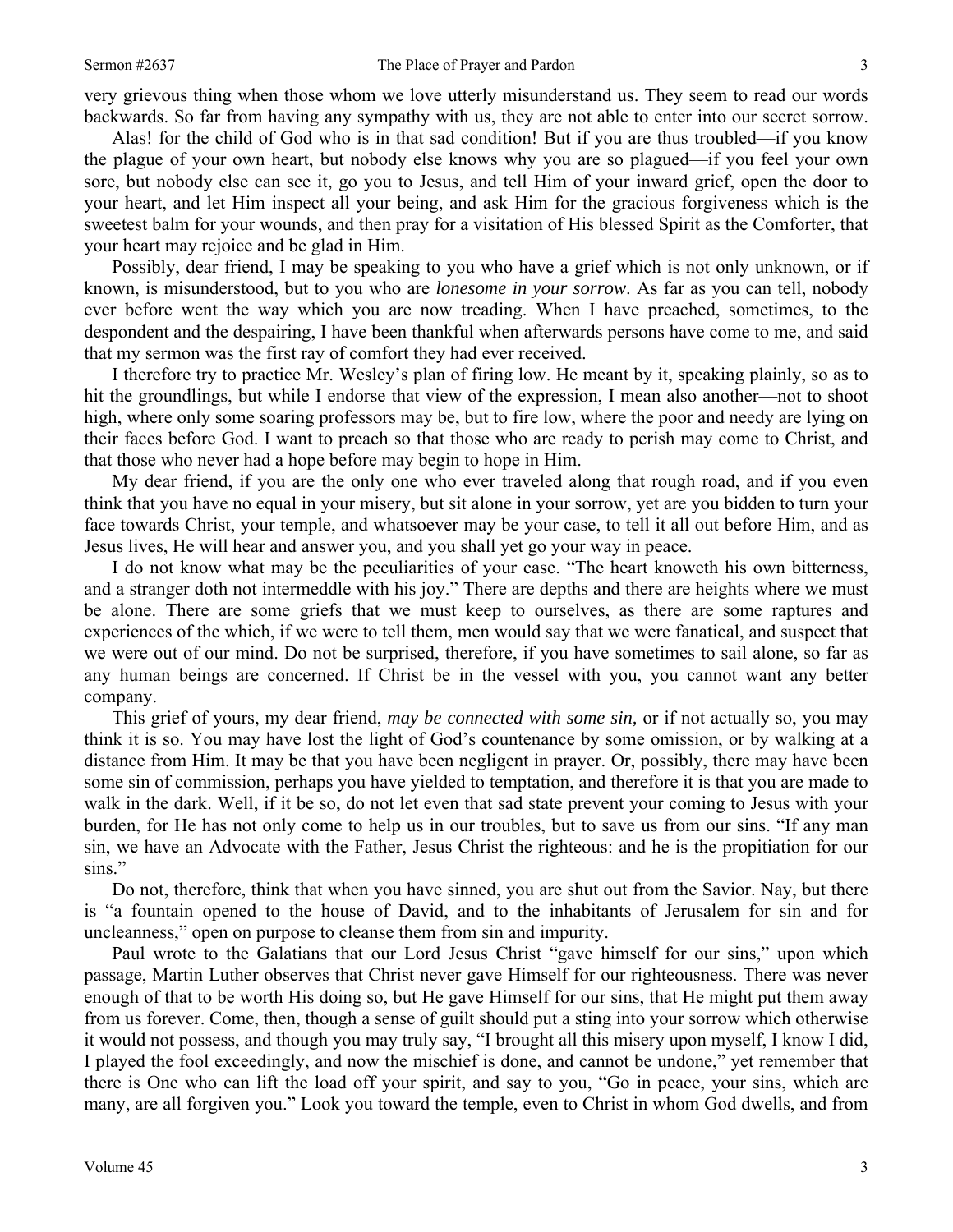whom God shines, tell Him your grief, and you shall yet rejoice in the peace which He delights to bestow.

 "Ah!" says one, "I am glad to hear this good news, for the sake of others, but my case is a peculiarly trying one, for I have been in this sad state of mind for many years." Yes, and how long was that daughter of Abraham bowed down so that she could by no means lift up herself? Was it not eighteen years, yet how long did it take Christ to make her upright? Why, not a moment! He spoke, and she became straight at once, and able to walk like other women. You recollect, also, that the impotent man had been waiting at the pool of Bethesda thirty-eight years, and the high doctrine folk of that day told him to keep on waiting at the pool, but when Jesus Christ came round that way, He did not tell him to wait a minute, but He said, "Rise, take up your bed, and walk," and he did so in an instant!

 You, poor troubled soul, need not continue to lie at the pool, you need not wait there a single moment. Trust you in Christ, who comes to you in all your inability, in all your sinfulness, in all your depression of spirit, and in all your despair, and who says to you, "Live. I have loved thee with an everlasting love; therefore with loving-kindness have I drawn thee." "Look unto me, and be ye saved, all the ends of the earth: for I am God, and there is none else." "Come now, and let us reason together, saith the LORD: though your sins be as scarlet, they shall be as white as snow; though they be red like crimson, they shall be as wool." These are glorious words of grace, may the Lord speak them home to your heart even now!

 The devil himself cannot hold a man in captivity when once Christ gives him liberty. Though his feet are made fast in the stocks, and it is the dead hour of midnight, yet shall he begin to sing praises unto God, and his fellow prisoners shall hear him when Jesus of Nazareth passes by, and gives him the gracious word which makes him free. Christ crucified is your only hope, therefore, turn your eyes to Him, by faith, look to those dear wounds of His, from your inmost soul, breathe your penitent prayer to Him, and He will grant you the desire of your heart, even life forevermore.

**II.** Secondly, IF WE HAVE A GRIEF OR SORROW, IT IS WELL TO KNOW IT, for Solomon here speaks "of any man, or of all thy people Israel, when every one shall know his own sore and his own grief."

 In visiting the sick, lately, I have been struck with the different ways in which the children of men are afflicted. There is one of our beloved brethren who is covered with sore blains from head to foot. Another is lying in a critical condition through congestion of the lungs. There is another gradually melting away with consumption, while cancer is eating out the very life of yet another friend.

 Now, just as it is with the pangs of the body, so is it with the diseases of the mind and the soul. They are of various kinds, and though they may be arranged under different heads, there is no one spiritual sore or sorrow exactly like another, and hence, it is well for every man to know his own sore and his own grief. My faults are not exactly the same as yours, and yours, probably, are not quite like mine, that which greatly grieves me might never trouble you if you had it, while that which worries and troubles you might be a thing which I could laugh at if it came to me. We must never judge one another, nor may we wish to have other people's sorrows and griefs, but we must try, as far as we can, to know every man his own sore and his own grief.

 For, first, *sometimes, to know your grief, is to get rid of it*. It is the unknown that is often the most terrible. Belshazzar, when his knees knocked together, was frightened because he saw the part of the hand that wrote upon the wall, but he did not see the form of the writer, nor could he tell what was written. It was the mystery of the thing that troubled him, and sometimes, when you do not know what your trouble is, it is more of a trial to you than when you can get it into a definite shape. It is a grand thing to be able to look at it, to measure it, to take stock of it, to write down, in black and white, what it is that is worrying you. If you do that, you will probably say to yourself, "How foolish I am to let this be a trouble to me at all!"

 And sometimes, on the other hand, you will find yourself foolish in another sense. After Christian and Hopeful had been shut up in the dungeon in Giant Despair's Castle for several days and nights,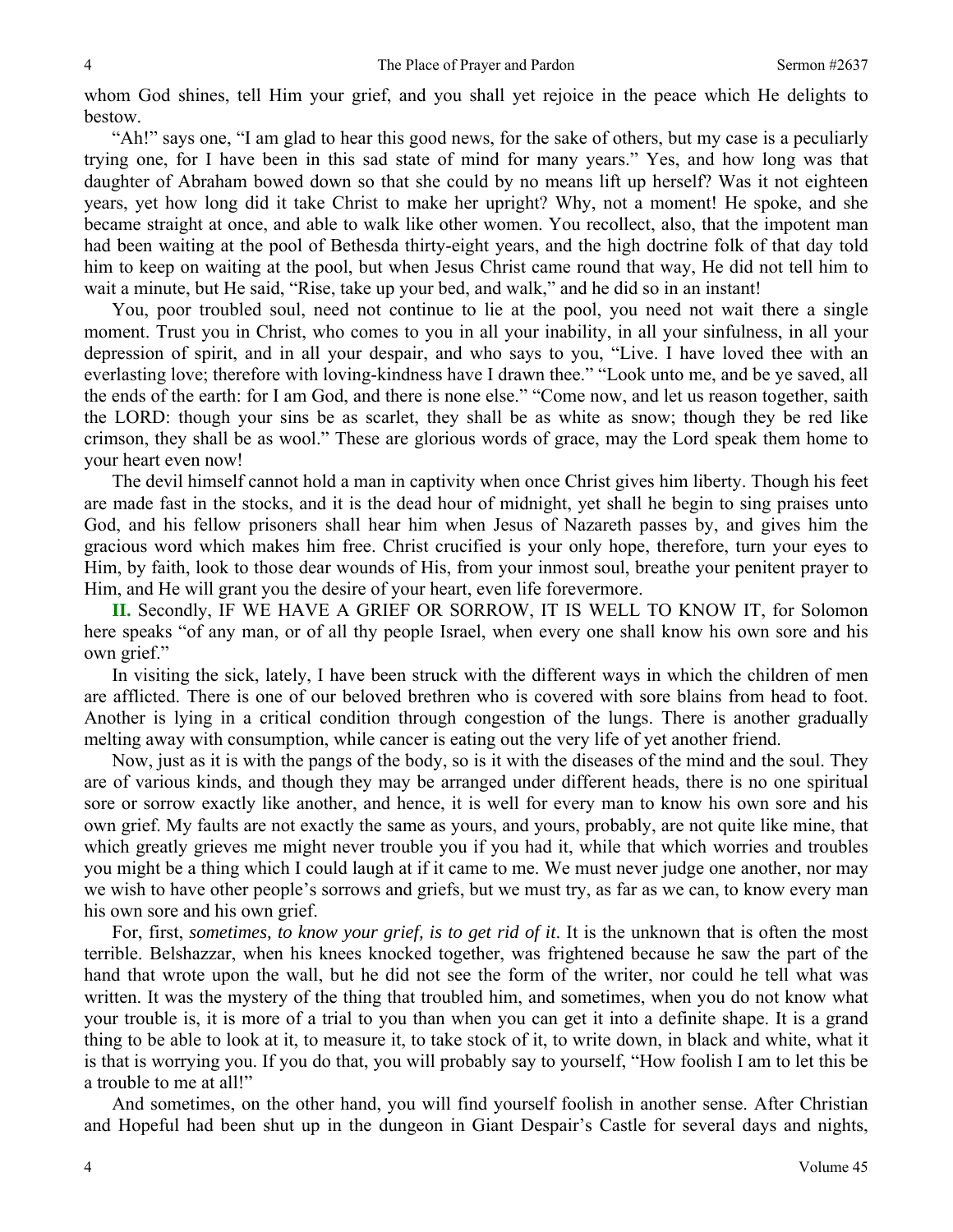Christian said to his companion, "What a fool am I thus to lie in a stinking dungeon when I may as well walk at liberty! I have a key in my bosom, called Promise, that will, I am persuaded, open any lock in Doubting Castle." We may find ourselves saying just the same thing, we shall look at our trouble till we shall exclaim, "Why, blessed be God, there is a promise in His Word which exactly meets this difficulty! God the Holy Ghost has left on record the message that is just adapted to this very trial, therefore, why do I lie moaning and groaning in this dungeon, when I might at once walk out into Gospel liberty?" So I say to you, beloved, seek to know what your sore or your grief really is, for it is the unknown that is usually girt with terrors.

 It is, too, *the undiscovered, often, that is the most dangerous.* As I have already said, our sorrows are oftentimes connected with our sins. It is a terrible thing to have a sin festering in your soul, and not to know it. If a man tells me that he has no sin, I ask him to look within, or even to look without upon his own life, but if he thinks that he is perfect there, let him keep on looking within, and if he does not discover something evil there, it must be because an awful blindness has fallen upon him. Often there is sin connected with our trouble, and it is most important for us to see it and to know it. I think that it was St. Francis de Sales who said that, among all those who came to him confessing their sins, not one ever confessed to being covetous, and it is a curious thing that, as a rule, no covetous man ever believes that he is covetous. Covetousness is a most deceitful thing, pray God to point it out to you if it is within your heart, lest it should destroy you.

 A man may be in such a state of soul that the scarlet fever of pride may be killing him, and yet, all the while, he may be thinking, "What a humble person I am!" For pride is another of the most deceptive sins. Every man should try to know what his own weakness is. Perhaps the very point in which you think you are the strongest is that in which you are really weakest, and the thing which does not trouble you in the least may, after all, be that which ought to cause the greatest searching of heart. Do pray the Lord, each one of you, to cause you to know your own sore and your own grief.

 Remember that, if there is sin mixed with our sorrow, *it ought not only to be known, but to be so known as to be confessed*. Oh, what an easement to the soul it is when you can confess your sin to the Lord! I would have you do it distinctly in the plainest words possible. Do not attempt to cloak the matter before God, for you cannot really hide anything from Him.

 Recollect how David, at last, prayed God to deliver him from blood-guiltiness. He was on the right road to getting rest in his soul when he could confess his great crime like that. I have heard of one who was a child of God, but he was grievously overtaken when in company, and he drank too much. He could not get any peace of mind for months until he said, "Lord, I was drunk," and after he had put it in that way, he found forgiveness, and peace, and rest. No doubt, before that, he had said, "I am afraid I was a little imprudent," or used some of those pretty phrases which people employ as a cloak for their wrong-doing, when they will not confess the evil in all its nakedness and deformity.

 Away with the fig leaves! God abhors them. It is He who must clothe you, and He will do so with the righteousness of His Son, but, if He is to accept you, there must be no attempt to palliate your guilt. Let sin be called sin, and in the presence of Christ—

#### *"Sin does like itself appear,"*

and the sinner sees its heinousness, and learns to hate it. So, then, each man must know his own sore, and his own grief, and especially his own sin, that he may confess it unto God.

 What does all this come to, then, dear brother, dear sister? You have, perhaps, been coming to see me, or to see one of the elders, about your trouble. We cannot help you much, though we will gladly do what we can for you, but, now, do try to make it clear to your own mind what all the trouble is about, get it down in black and white if you can, and then come with it to the Lord.

 There is, often, far too much indistinctness in our prayers. We really do not know what we are aiming at, and, consequently, we miss the mark. We have not a clear idea what it is that we are seeking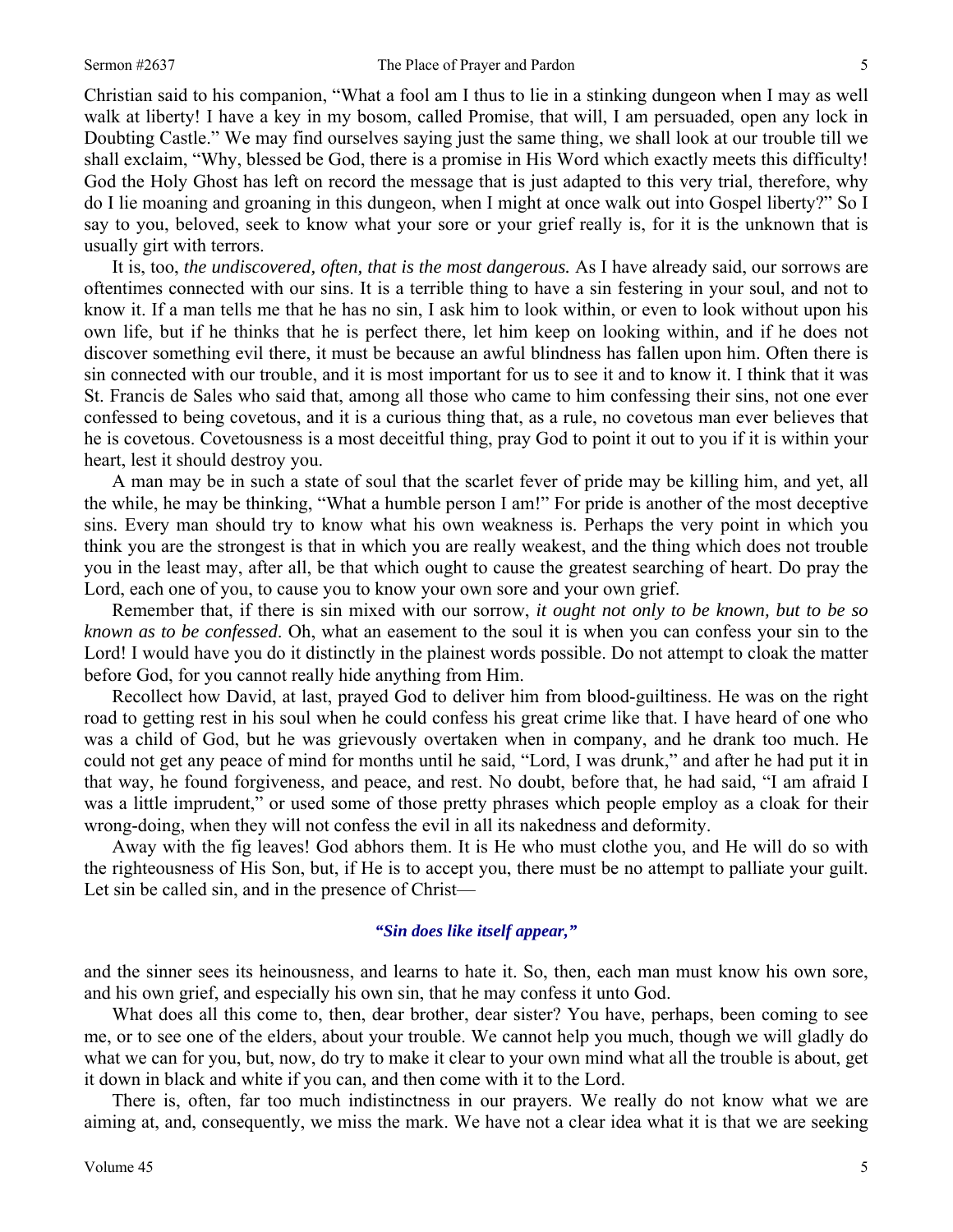of the Lord, and therefore we do not get it. But if we really know our grief, and know our sore, and know our sin, and know the plague of our own heart, and then go before the Lord with it all, and say, "That is my trouble, Lord, I confess it before You with a broken heart and a contrite spirit," it will not be long before the Lord in mercy shall give us peace.

**III.** Now, thirdly, and briefly, while it is well to know our grief, IT IS BETTER STILL TO PRAY ABOUT IT.

 I have been hammering away at this truth, but now I want to give a few blows right upon the head of the nail.

 Dear troubled friend, *there is no relief for you like prayer,* and if you are almost in despair, permit me to put the matter to you very gently, I will try to push in the thin end of the wedge first. Perhaps, if you go to God, and pray about your trouble, you will get deliverance from it. I say, "Perhaps." Put it so, to begin with. You cannot lose anything can you, by praying to God? Suppose you go to the Lord with your grief, you cannot be any worse off than you are already, can you? You are now in such a sad condition, so much bowed down that if you confess your sin and your sorrow at His dear feet, and leave them there, you cannot be in a sadder plight than you are now, can you? Well, then, say, with the poet—

> *"I'll to the gracious King approach, Whose scepter pardon gives; Perhaps He may command my touch, And then the suppliant lives.*

*"Perhaps He will admit my plea, Perhaps will hear my prayer; But if I perish, I will pray, And perish only there.* 

*"I can but perish if I go; I am resolved to try; For if I stay away, I know I must forever die."* 

 It may be that the Lord will deliver you. There is many a man who has gone to God on the strength of a "may be," and yet that "may be" has been enough to land him in heaven at last. You remember how the whole of the people of Nineveh had nothing to rely upon except that question of their king, "Who can tell if God will turn and repent, and turn away from his fierce anger, that we perish not?" That was a very tiny thread, "Who can tell?" But, relying on it, they went and humbled themselves before God, and we know what followed, "And God saw their works, that they turned from their evil way, and God repented of the evil that he had said that he would do unto them, and he did it not."

 Sister, I would like to whisper that question in your ear, "Who can tell?" Brother, I would like to take your hand, and say to you, "Come now, do not despair. Who can tell? It may be that the Lord will be gracious also unto you. Go and cast yourself at His feet, and determine to lie there, and to perish there, if you must perish. But you shall not perish if you go to Him."

 Recollect, again, that *there is One who is quite ready to give you a full hearing, whatever your trouble and your sin may be,* for the Lord Jesus Christ already knows all about your trouble—

> *"Our fellow-sufferer yet retains A fellow-feeling of our pains, And still remembers in the skies, His tears, and agonies, and cries.*

*"In every pang that rends the heart,*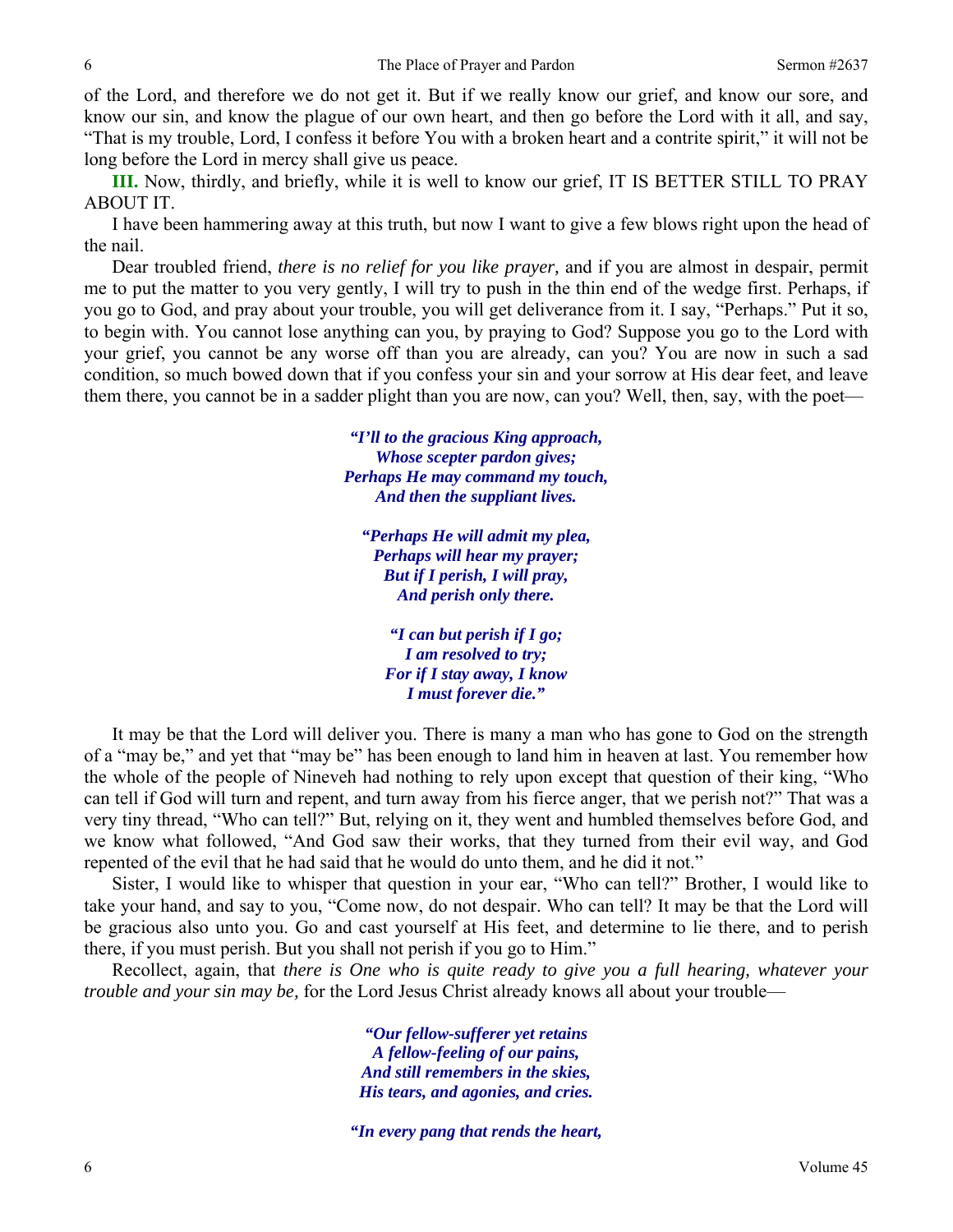*The Man of Sorrows had a part; He sympathizes in our grief, And to the sufferer sends relief."* 

 If you come to me, I shall try to sympathize with you as fully as I can, but, peradventure, I shall fail, for you may be so deep in the bog that I may never have gone quite as low down as that, but if you go to the Lord Jesus Christ, you can never be as deep in sorrow as He was when His agony forced from Him great drops of blood, and His soul was "exceeding sorrowful, even unto death." And, as for your sin, black as it is, it is not too black for Him to remove. Bring out the sin that is more than a match for Christ, if you can. Remember His great declaration, "All manner of sin and blasphemy shall be forgiven unto men."

 Oh, it is you, poor woman, is it? Are you like the one of whom we were reading just now? Do you feel yourself as great a sinner as she was, or are you actually a woman of the very vilest class? And are your accusers near, who, if you were to deny your guilt, would stand up and witness against you? Jesus says to you, "Go, and sin no more." O poor sinful soul, go you to Jesus even if you have all the sins that are unmentionable piled upon you! And if you are a man who has committed as much sin as all the rest of the world put together, yet come along, my Lord, who bore upon His shoulders the sin of the world, is fully able to put your sin away—

> *"If all the sins that men have done, In thought, or word, or deed, Since worlds were made, or time began, Were heaped on one poor sinner's head,"*

yet could the blood of Jesus Christ blot them all out in a single moment, so that though they were sought for, they should never be found again. Oh, that you would but come, and trust the Lord Jesus Christ!

 "Ah!" says one, "that is just my difficulty, I cannot trust Him." If you talk like that, you and I will fall out directly. If you tell me that you cannot trust my father, I shall say, "My father is a man of truth and honor, He pays his debts, and he never lies, and I will not have you say, 'I cannot trust him.'"

 But whatever you call my father, I shall not be half so indignant as when you tell me that you cannot trust my Savior. When did He lie, pray? When was He ever false? When did He ever fail? You say you cannot trust Him? Why, I feel that if I had all your souls in one, I could trust Him with the whole of them, ay, if I could get into this body of mine all the souls that God ever made, I would trust Him with the whole bulk, for I am persuaded that He was never trusted too much. You never yet could believe of Christ a thing so good that it was not true.

 Suppose that you believe that He can forgive you, He will do it. He will never let your belief go beyond what He will do. If you believe that He will wash you so that you shall be whiter than snow, He will do it. Faith and Christ often run a race, but Christ always wins, for, if faith flies like the wind, Christ flashes like the lightning, and He outstrips it. You cannot possibly believe too good a thing of Him, just try now whether you can do so. Should not that truth tend to cheer you, poor downcast one?

 The best thing that you can do is to remember that there is an open door to every soul who lives. Then, draw near to God, there is no barrier in the way, and there is a blessed text, at the end of this Book, which says, "Whosoever will, let him take the water of life freely."

 I saw a man once, in a court of justice, who was called up to the witness box, but he could not press through the crowd. So the judge spoke to the usher, and the usher said to the people, "Let him come, let him come, let him come," and after he had said that, there began to be a little narrow lane made for him, and so he squeezed his way up.

 Now there is a poor sinner over there, and there are a thousand devils between him and Christ, but when Christ says to them, "Let him come, let him come, let him come," they must make a lane for him. When our Lord Jesus Christ was upon the earth, on the great day of the feast, He stood and cried, "If any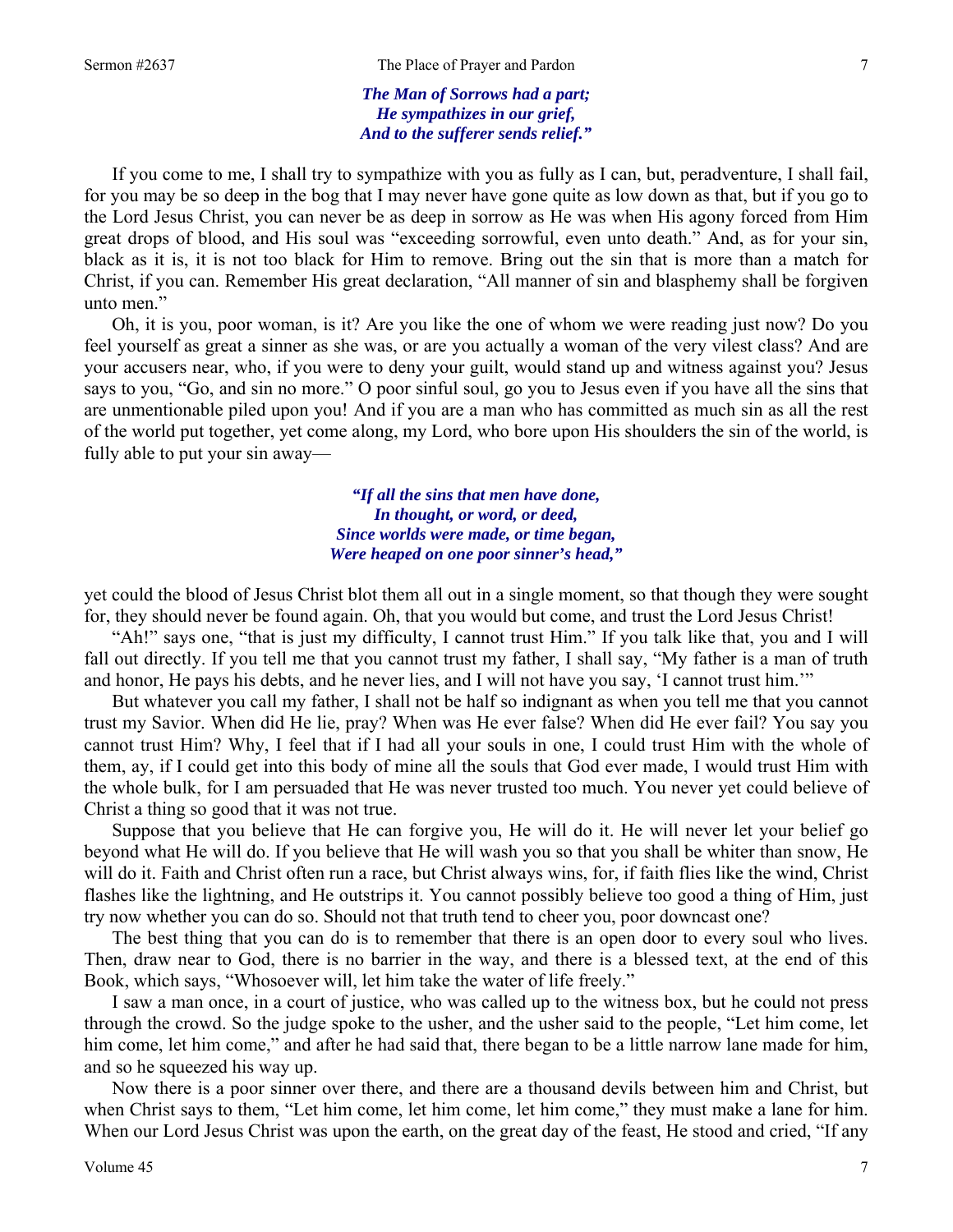man thirst, let him come unto me, and drink." Who will say to Him, "Lord, I am that man, I am thirsting, and You say, 'Let him come'"? If you say that, who is there to stop you from coming to Him? Why, if the arch-fiend should set himself right in your way, yet, if Jesus Christ says, "Let him come," you shall come.

 Did not He say, long ago, "Let there be light"? and the primeval darkness, which had lasted throughout many an age, was gone in an instant. So, if the Lord says, "Let him come," then all that oppose you, and try to keep you back, must be overthrown, for you shall come. Trust Jesus, dear friend, trust in the name of the Lord of love and mercy, who is looking upon you, a poor, bruised, broken, manacled mass of misery. I beseech you, turn your eye towards Christ.

 O you poor smoking flax, if you have not anything about you but just a smoke, and that smoke is not very sweet, yet Jesus Christ says that He will not quench you! O you poor bruised reed, out of which there can come no music as you are, I tell you that He will yet get music out of you yet! Only look to Him, poor troubled one, for He knows how to bind up the broken in heart, and to heal their wounds, and thereby to glorify Himself.

 Oh, for another prayer, even though it were your last! Do breathe it. I know that Satan will try hard to stop you, he will say, "It is no use, you have been praying for months, you have been praying for years." Ay, but, this time pray as you never prayed before. Perhaps you have been lifting up your eyes to a priest, or to a man, or to a doctrine, or to a creed, now just look right away to Jesus Christ. That is the way that prayer was heard in the olden days, when they looked toward the temple, and your prayer shall be heard when you look to the Savior.

 "Oh, but just look at me!" you say. No, I do not want to look at you, I want you to look to Christ. "Oh, but, sir, I am dreadfully wicked! I confess it with shame." Yes, and you are probably a hundred times worse than you think you are, you are a good-for-nothing sort of person, you are an out-of-theway sinner, but that is the very reason why I want you to believe in Him "who can have compassion on the ignorant, and on them that are out of the way."

 I want you to look to Him who came to earth on purpose that He might wash these blackamoors white, and take the spots out of these leopards, and make them to become like lambs. My Lord did not come into the world to be a doctor who only cures finger-aches and small complaints, He came to cleanse the lepers, to cast out demons, to raise the dead—even Lazarus, who had begun to putrefy.

 Oh, He is such a glorious Savior that I cannot speak His praises loudly enough, though speaking of Him warms my own heart! My voice was hoarse when I began my sermon, and I thought I could hardly get through the discourse, but, with such a theme as this, I forget all weakness and pain. Yea, raise me even when I am dying, that I may sit up in bed, and begin to praise Him.

 There never was a sinner half as big as Christ is as a Savior. Come and measure the sinner, if you like, from head to foot, and all round, make him out to be an elephantine sinner, yet there is room for him in the ark Christ Jesus. There is room in the heart of Jesus for the vilest of the vile. Oh, that you would turn your eyes to Him, and pray to Him from your very heart, and trust in Him with your whole soul!

 I finish up by saying that *those who do this shall find rest unto their souls*. Solomon's petition was, that they should be forgiven, "Then hear thou from heaven thy dwelling place, and forgive." Yes, and everything else that a sinner needs is ready for him when he comes to Christ. I do not know—I cannot tell—all that you need, but I do know that all you ever can want between here and heaven is laid up for you in Christ Jesus.

 I have before used this illustration. Here is a poor little babe that we have picked up in the streets, what shall we do with it? What does this child want? Well, it wants washing, see how filthy it is, for it has been lying in the gutter. It wants food, poor little creature, see how emaciated it is. It wants proper clothes, look at its rags. I would have to keep on a long time, and you mothers who are listening to me might say, "He does not know much about what the babe wants."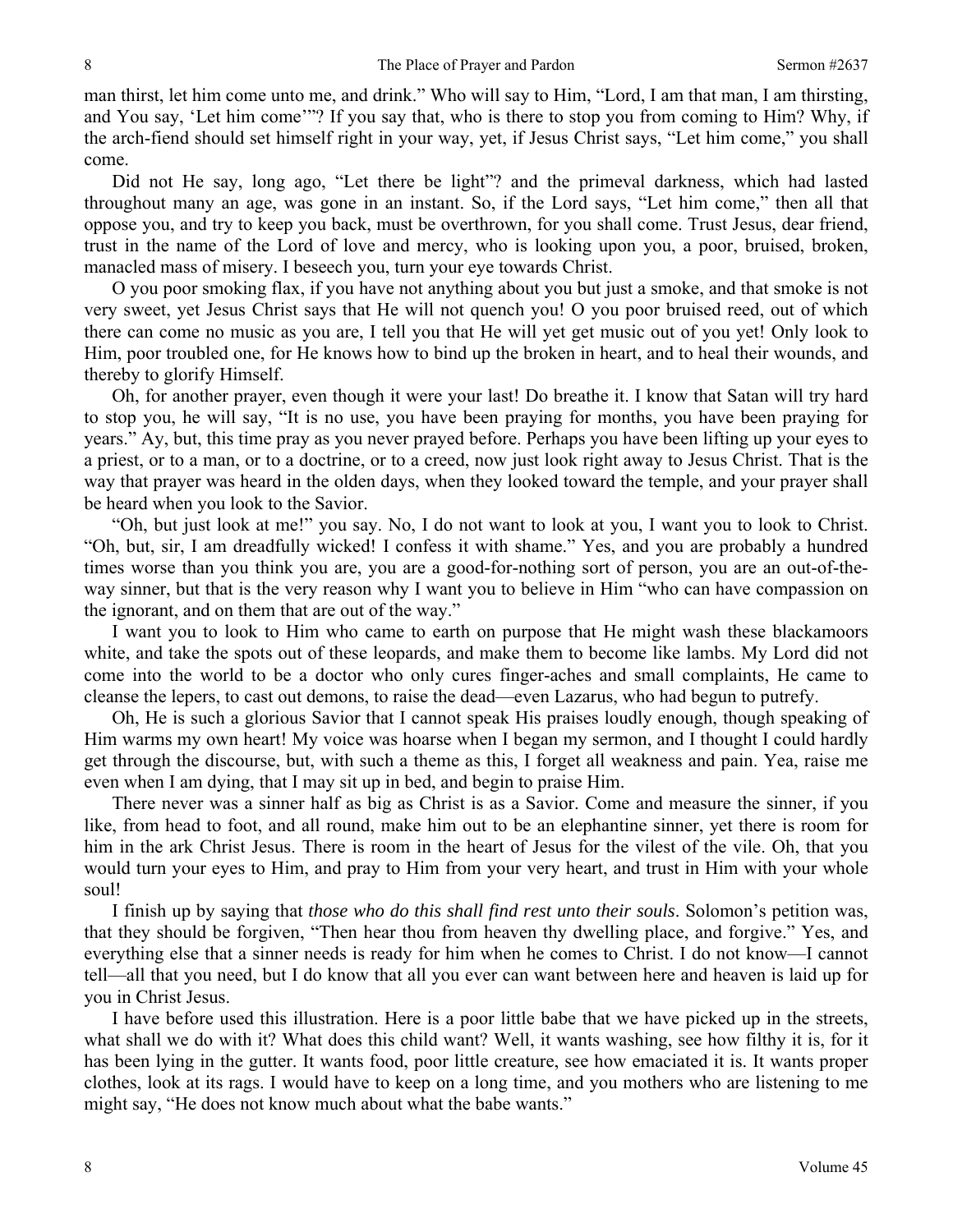But I will show you that I do, because in one single sentence I will tell you what that child wants, *it wants its* MOTHER, and when it gets its mother, it has got everything. When its mother finds it, then it is provided for, and what you want, dear soul, is pardon, cleansing, clothing, training, sanctifying, but I will not go over it all, *what you want is, your* SAVIOR.

 You need Jesus, and if you get Jesus, you never shall have a want that is outside of Christ, you shall never have a necessity that is not comprised within the matchless circle of His unspeakable allsufficiency. Oh, take Christ to your heart, and your fortune is made! You have all you need for time and for eternity, when once the Lord Jesus Christ is yours. Oh, that you would make a dash for this great blessing!

 "I am afraid to come," says one. Well come all trembling and fearing, only come. "But I am afraid I shall be cast out if I come." Oh, but you must not indulge that fear, for He has said, "Him that cometh to me I will in no wise cast out." "But suppose I should not happen to be one of the right sort?"

 Come all the same, whether you are or not, for Christ will not cast you out if you do but come to Him. When a man is very hungry, if he takes bread that is not his own, and eats it, no one will ever take it away from him, for he has it too securely. So, if you come and take the Lord Jesus Christ into your very soul, there is no one who can take Him away from you.

 "Oh, taste and see that the LORD is good," and he that really feeds upon Him has so received Him that he shall never lose Him. Oh, that all who are strangers to Him might do so even now! The Lord bless you all, for Jesus' sake! Amen.

### **HYMNS FROM "OUR OWN HYMN BOOK"—30, 978, 981**

## **EXPOSITION BY C. H. SPURGEON**

# *JOHN 7:53 AND 8:1-11*

**Chapter 7, Verse 53; Chapter 8, Verse 1:** *And every man went unto his own house. Jesus went unto the mount of Olives.* 

That is, as every man went to his own house to rest, so Jesus found rest in secret prayer on the Mount of Olives. There is a very striking contrast here, it is a pity to have brought the dividing saw right through the middle of such charming consecutive sentences.

**2.** *And early in the morning he came again into the temple, and all the people came unto him; and he sat down, and taught them.* 

That is always the posture in the East, the teachers sit, and the hearers stand. We may have to try that plan one of these days, it might be better for me, and also for you. There might be less drowsiness, perhaps, if the congregation had to stand to listen to the preacher's message.

**3-4.** *And the scribes and Pharisees brought unto him a woman taken in adultery; and when they had set her in the midst, they said unto him, Master, this woman was taken in adultery, in the very act.* 

They did this only to entangle the Savior—not because they wanted to learn anything of Him, or to do this woman any good, or even to vindicate morality, but it was simply an effort to entrap Him.

**5-6.** *Now Moses in the law commanded us, that such should be stoned: but what sayest thou? This they said, tempting him, that they might have to accuse him.* 

They could accuse Him either way. If He sanctioned their stoning the woman, they would charge Him with violating the Roman law, but if He said that she should not be stoned, then they would say that He differed from Moses, and set aside the law of God.

**6-7.** *But Jesus stooped down, and with his finger wrote on the ground, as though He heard them not. So when they continued asking him, he lifted up himself, and said unto them, He that is without sin among you, let him first cast a stone at her.*